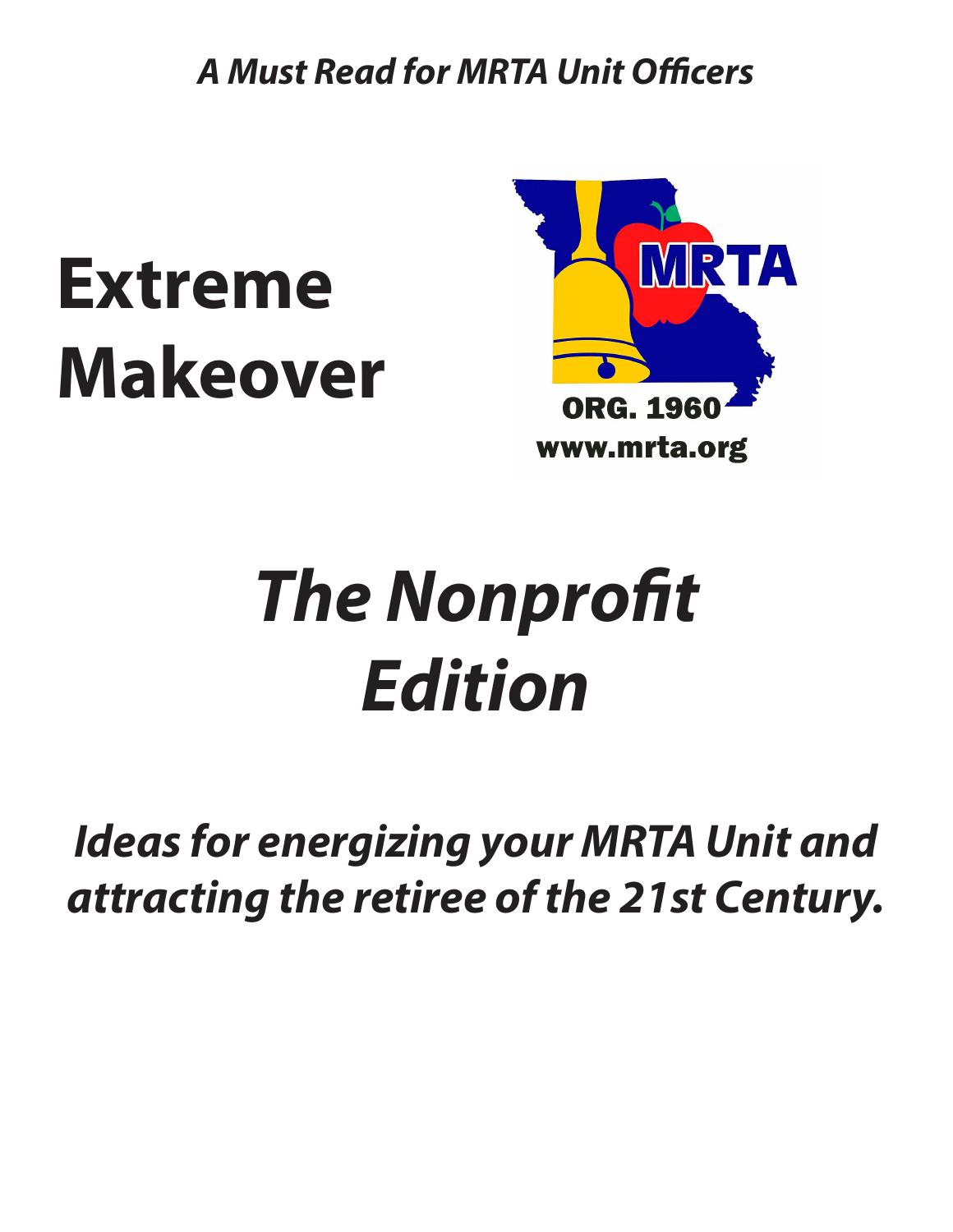## **EXTREME MAKEOVER: THE NON-PROFIT EDITION**

*The following address was given by Stuart Langston, PhD to the National Leadership Conference of NRTA: AARP's Educator Community in Washington , D.C. on September 7, 2008. Dr. Langston is a Senior Fellow at Florida State University and President of Stuart Langston and Associates, a consulting firm through which he has served 500 clients.* 

We live in a world of rapid social change. I heard a recent story about the journalist Barbara Walters illustrates this point. On a trip to report on cultural changes in the Middle East, she observed in the nation of Dubai, that women walked several steps behind their male partners. When she returned some years later, she observed that women walked several steps ahead of their partners. Observing this dramatic difference in custom, she asked a woman, "What has brought about this marvelous social change?" The woman replied, "land mines." While change is not always what it seems, it seems that change is, what people want, particularly in America. As a nation of immigrants, we believe in change, new beginnings, and transformation. Today, notions like reinvention and extreme makeover dominate public consciousness. Just go on-line to Amazon and you can find 30,000 books about reinventing something or other. Or go to the Google website, enter the term "Extreme Makeover" and you will find 3 million references.

Speaking of Extreme Makeover, how many of you have seen the hit TV program "Extreme Makeover: Home Edition?" For those who have not seen this series, in each show a family goes on vacation and during that time a team of designers and craftsmen totally transform their house into a showplace. When the family returns, they are surprised and overwhelmed by the change, some family members cry, some are speechless, some laugh or cheer, and most bless the results with such words as, "This is a dream come true," or, "l am in awe of this stuff." As an aside, I heard that there has been only one disgruntled homeowner who said, "This looks like a lot more crap to clean up." To which the program's producer responded, "Yes, but at least it is new crap."

Recently, I had a crazy idea about the Extreme Makeover phenomenon. My idea was to create a spin-off called: EXTREME MAKEOVER: THE NONPROFIT EDITION. For the first program, I could think of no more of a deserving candidate for a complete organizational transformation than a retired educator's group. So today, I hope you might help me on my casting search for the most dilapidated, dysfunctional, and decaying local unit we can find. Now, it is entirely possible that one of your groups could be selected. Indeed, they could become the star of the show if, at minimum, the group possesses the following attributes: their membership has been declining for years, no one knows who they are, no one wants to be an officer, they don't do anything, their programs are boring, and the members can't agree on anything.

At this point, you may ask: what would an extreme makeover of a retired educator's group look like? While I suppose every group would be a little different, let me give you my version based on a study I did last year of a dozen very successful retired educator groups around the country. So, the makeover scenario I am about to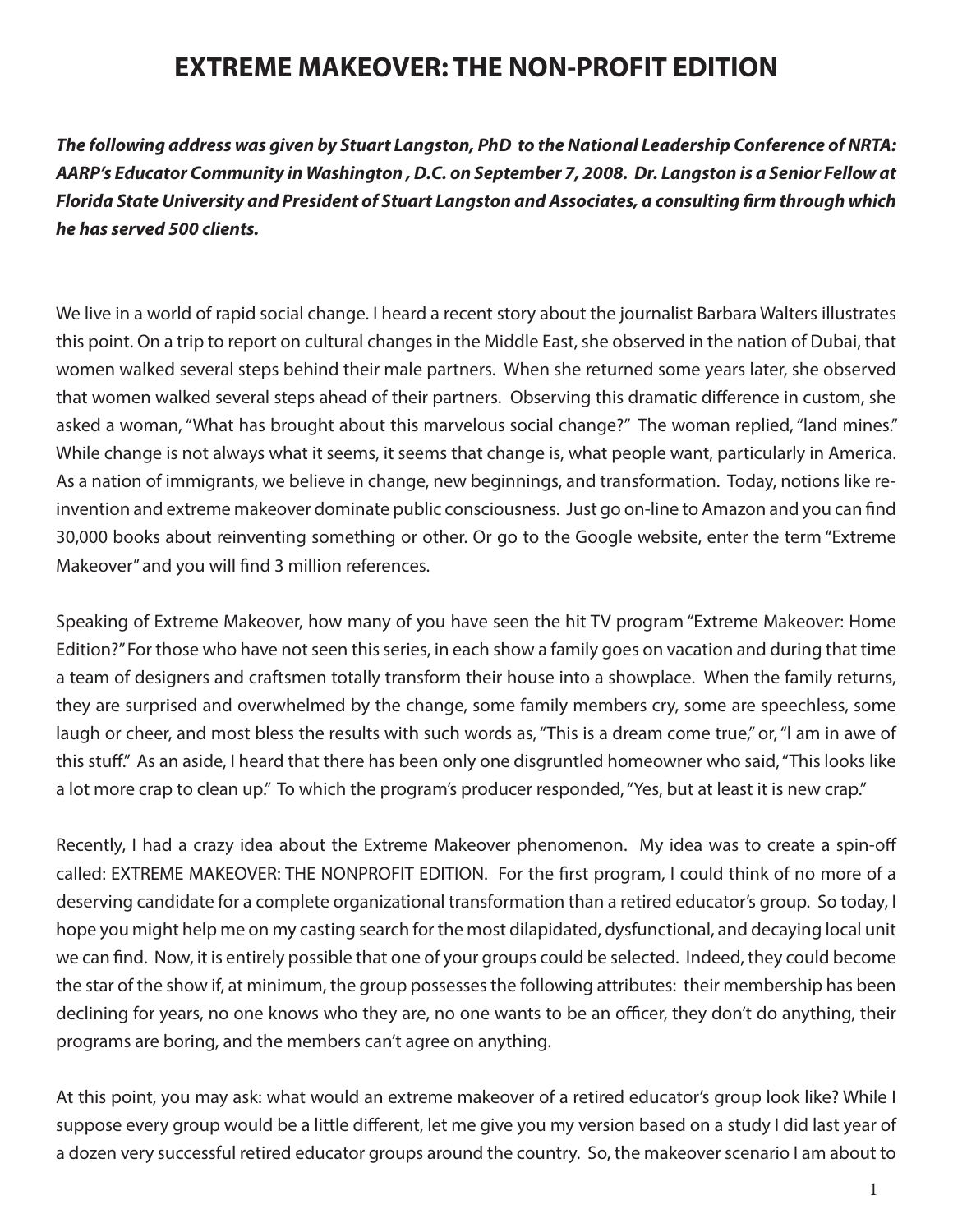give you is not entirely fictional as most of the things I will describe were done by at least one of these groups.

Now, the composite extreme makeover group I want to describe has five visible features that make it attractive to its members and prospective members. The five things that set this group apart have to do with Diversity, Impact, Communication, Quality, and Relationships. Let me briefly describe each of these things.

DIVERSITY: The foremost problem of our hypothetical group, before makeover, was that while the membership got older each year, new members from the Baby Boom Generation were not being attracted. For years, the group acted like the Peanuts comic strip character Charlie Brown who said, "There is no problem too big for us to run away from." Well, turnaround began the day this problem was taken seriously, and three things were done right off the bat to diversify the group and its appeal. First, 10 presently employed teachers ages 45 to 60 agreed to join members in a workgroup to reinvent the organization. What was learned from the teachers was that they would be attracted to an organization that offered a variety of interesting activities from which they could choose rather than meetings they felt obligated to attend. So, the group decided to reduce the number of regular meetings, to make sure the fewer meetings had exceptional programs, and to create a number of other activities of interest to members such as: hikes, one day service projects, wine and cheese tasting, field trips, dining out events, going to the theatre, and museum visits.

Second, the group adopted a new name since most prospective members were no longer retiring, but were, instead, recareering through new kinds of work, part-time work, or strong volunteer commitments. This took some hard thought to choose a name that would reflect what the group was about and wanted to achieve. The new name selected was the acronym SEAL for *Supporting Educators And Learning* which emphasizes the group's mission to support retired educators, education, and lifelong learning. So, now the community has a Seals group to go with the Lions and the Rotarians.

Third, given the trend to re-career rather than retire, the group opened up membership to anyone with an interest in supporting educators, education, and learning. While public school educators remained a minority, the membership diversified considerably as it increased by 500 percent. This has made it possible for the group to do many more things, to do them well, and to do them on a much greater scale.

IMPACT: Volunteering has always been widespread among retired educators. So it is particularly encouraging to see research which finds that Baby Boomers volunteer at rates greater than any other generation; and, further, they are very concerned about the impact of their volunteer service. They want to make a difference. Realizing the importance of this, our extreme makeover group, the SEAL, rebuilt their approach to volunteer service and made it the centerpiece of the organization.

Previously, the group's philosophy of service was to encourage members to do their own thing, and to count the total number of hours all members volunteered annually. While this was not done away with, SEAL added two kinds of volunteer activities through which members work together to maximize their impact. One activity consists of one day "workdays" that engage members, their families and friends, and interested people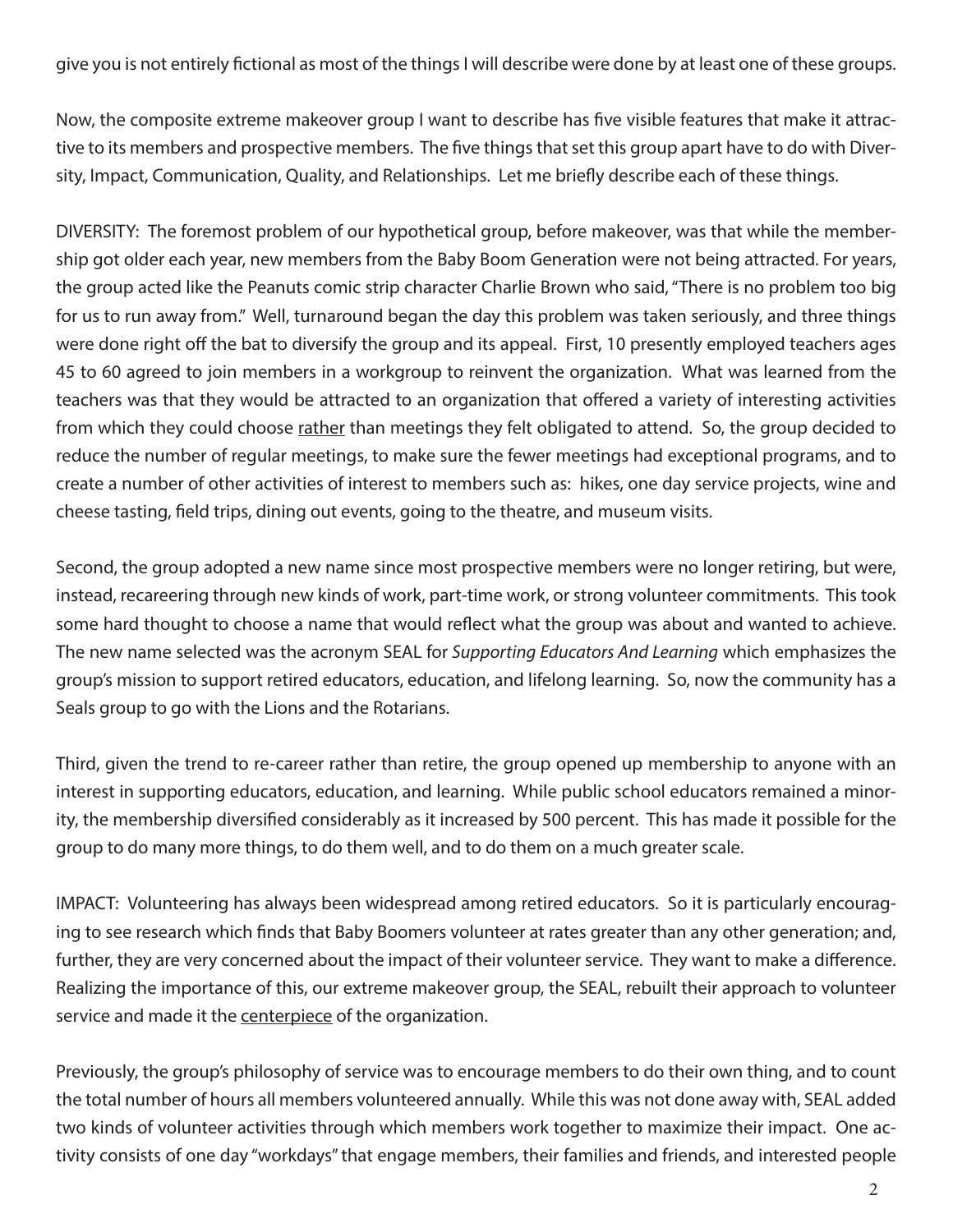from the community, and usually end with a pot-luck supper. Examples of these episodic volunteer projects are an environmental clean-up day, planting a community garden, and building a playground.

The other volunteer group activity is decidedly more in-depth and long-term, and, by choice, is focused on educator's, education, or lifelong learning. The first such program of SEAL was to support beginning teachers, through a program called the Educator's Support Network - or ESN, since nearly one-third of new teachers today leave their positions within three years. The group helps new teachers by raising money to give them grants for classroom projects, by providing classroom assistance, through recognition programs, in sponsoring and helping with field-trips, and in obtaining supplies and equipment. An important side benefit of this program is that it gets group members into the schools on a regular basis making it easier to attract new members. So, in this case, what is good service is also good marketing.

COMMUNICATION: Speaking of marketing, this was one the group's weakest areas before the makeover. In fact, this is a rampant problem among groups today since most communicate poorly and people are confused about what the group is and what it does. Even though many retired educator groups try to communicate what they are about, frequently people just don't seem to get the message. In this regard, I am reminded of the story of two widows who were talking about the poor quality of public communication. One said to the other, "You know, I just don't watch TV anymore, there is just too much bad staff and too much sex." Her friend then asked, "What do you mean?" The woman continued, "Well last night I watched this show in which a couple was talking about," and she hesitated and blushed, but then said, "mutual benefit." After a moment she continued and asked, "If it is not too personal, did you and your late husband have mutual benefit?" And her friend quickly replied, "Oh no, we had State Farm."

Inadequate communication is no longer a problem for our makeover group. The SEAL takes great pride in the clarity of its content and the range of its communication vehicles that include: a handsome brochure, a quarterly newsletter, and an annual directory with a description of all activities; a schedule; and the names, addresses, email, and phone number of members. Because the newsletter and directory include advertising, these publications cost nothing and even turn a profit. Also, the group has strong press coverage since the President visits editors at least once a year. Press releases are sent out for every meeting and event, and as often as possible, a photo is included. Reporters are always invited to cover major events, and some have even participated in the volunteer "workdays" with their friends.

An important step for SEAL has also been to go digital in its communication. While some older members were not keen on this, the officers were convinced by research that this was essential to attracting and retaining Baby Boomer members. For example, they learned from a Pew Research Foundation report that while only 26% of people over 65 used computers in 2005, 63% of those 50 to 64 did so. They also discovered through a study by Microsoft that a 250% increase is predicted among people 65 to 74 using computers within a decade. Other research revealed that computer use is and will be even higher among educators than almost any other group.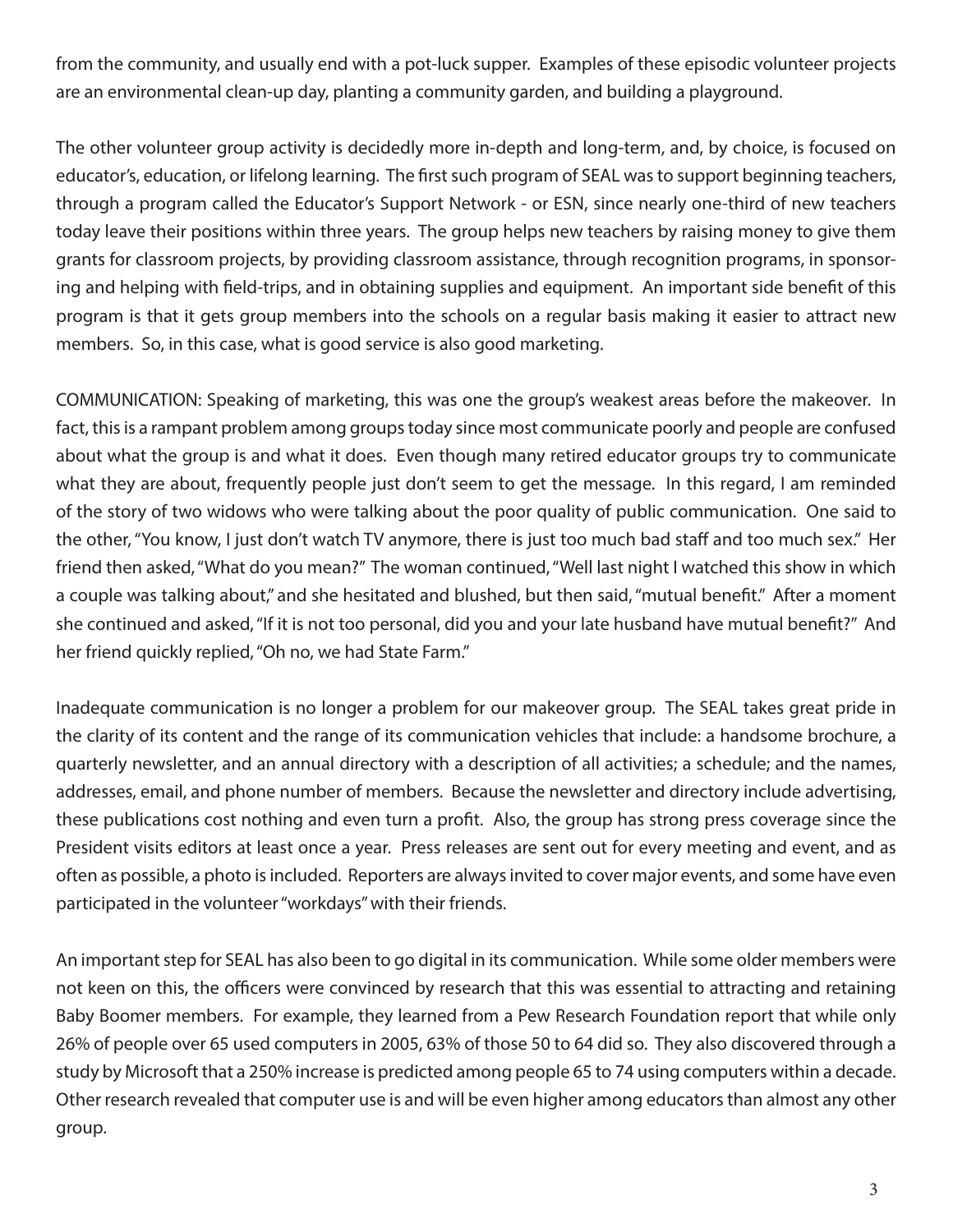So, our makeover group now has a website and uses email frequently. The website includes information and testimonials for people who may want to become members, an application form for membership, and a place to sign-up to volunteer in one of the group's service projects. There are articles, good pictures of all activities, and a schedule of all events. Also, there are links to the websites of the state REA and the national association, NRTA.

As to email, it is used regularly, but not over-used. Announcements are sent out for each meeting and every event. Minutes are sent out following all meetings. Newsletters are sent on-line as well as in print. Information about advocating for issues relevant to the organization are sent out from time to time. Members are sent greetings on their birthday. Committee information is distributed. Membership invoices and reminders are sent out for those who have not signed up for automatic annual payment from their checking account or credit card. And, very important, prospective members are sent notes inviting them to attend meetings, events, or to become members.

QUALITY: If there is one important lesson any makeover group has discovered in becoming successful, is that quality counts, especially when trying to attract Baby Boom members. These potential members are very discriminating because they have received more marketing messages than any group in history, and because there are some 1.6 million nonprofit groups in America competing for their affiliation. So, to win the Boomer, you have to adopt the adage of Aristotle that, "Quality is not an act, it is a habit."

While there are a lot of ways of thinking about quality, in nonprofit groups like ours, I believe that what I like to call the 4P formula works best. Simply put, the 4P formula seeks quality in Programs, Products, Place, and People. Here is how it works out in the SEAL group.

First, **programs** need to be top-notch, well-organized, and well-advertised. Among topics that we know to be winners are those that have to do with health (like the Staying Sharp program), finances for seniors, lifelong learning, and trends in education. Having the Superintendent of Schools speak is popular, if the person is a good speaker. Holiday parties with live music are also popular. Many members like to hear about books, hobbies, antiques, history, and travel; but every program has to be good at minimum and memorable at best to maintain a strong following. You have to do your homework in organizing programs.

Second, **place** counts. People do not like to meet in drab institutional settings. They like to feel special; and Boomers particularly have an aversion for meeting at senior centers. So the SEAL group meets at the Country Club and has very nice meals. Even though the cost is more than where the group met previously, people have been very happy.

Third, **products** make an important impression on people. So, every publication of our makeover group is very attractive and well written. Also, the website looks very nice and is user friendly.

Finally, **people** are important in creating an atmosphere of friendliness and fun. This is why the SEAL group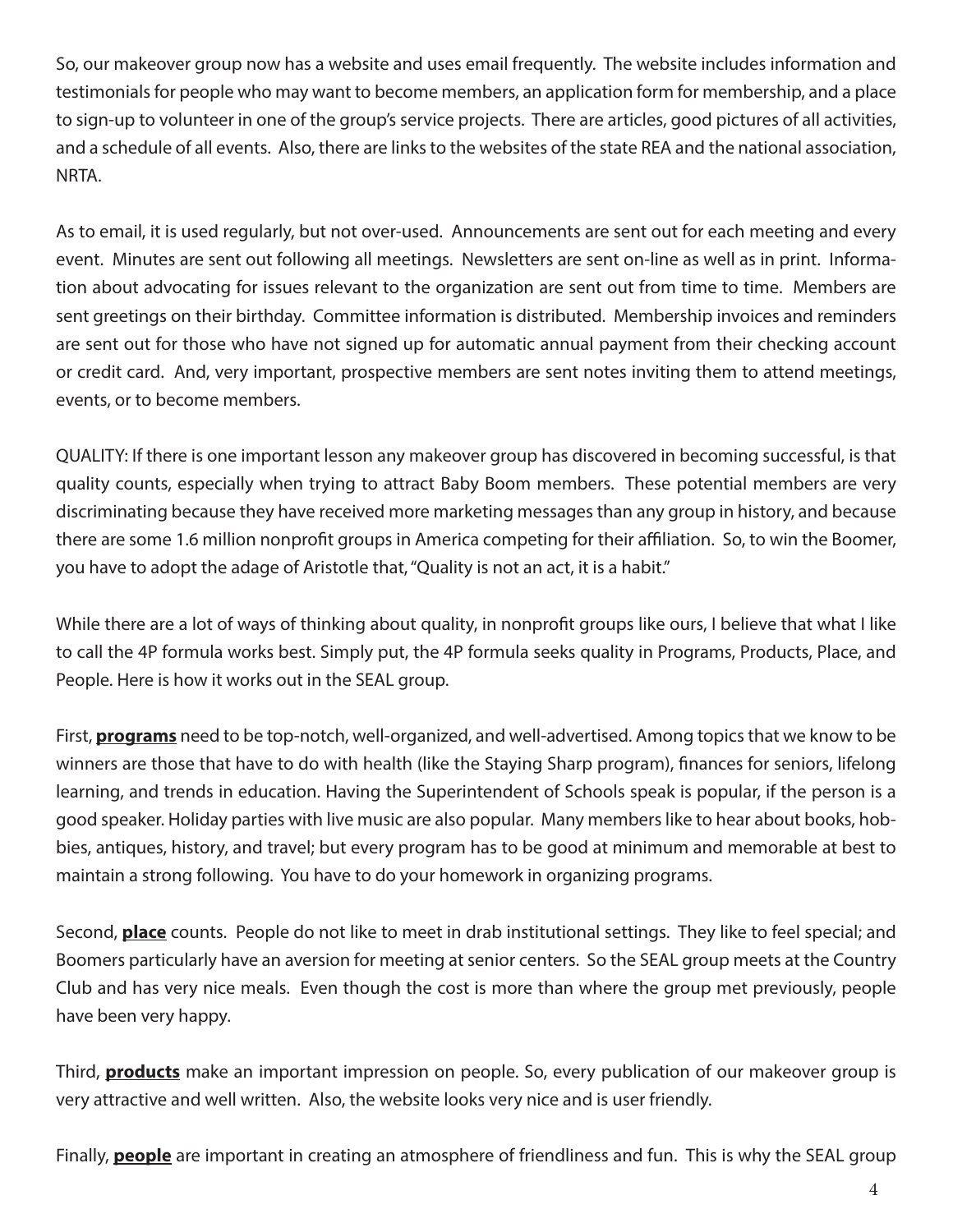has "Greeters" or "Hosts" at every meeting and event, including service activities. These folks make sure everyone is welcomed and that people meet one another.

RELATIONSHIPS: And this leads to last makeover quality I would like you to know about which is the quality of relationships that the group works hard to maintain. If we had a report card, the SEAL would get an A plus under the category, "plays well with others." This begins within the group itself, and then ripples out into relations with others outside of the group.

The actor Henry Winkler once observed that, "Assumptions are the termites of relationships." Well, the SEAL avoids assumptions because the officers have an annual planning workshop in which they review what they want to achieve in five key relationships. These relations lire with members, with families and friends of members, with other organizations, with community leaders, and with financial sponsors.

The tone for all relationships is set within the group itself since there are no cliques or feuding factions, and everyone is made to feel welcome and a part of the group. The President is always thinking of small tasks to ask people to do to get them involved. Because there are lots of activities and projects, members are used to working together - which strengthens the bonds between them. Because of this, the fact that there are more activities to be involved in and there are more members, the group does not have a problem finding officers. However, in a number of cases, people prefer to share a position with someone else with whom they have a good working relationship.

In regard to working beyond the membership, the philosophy of SEAL is to collaborate and partner with others whenever possible. Their inclusiveness begins by asking members to bring family members and friends to meetings and activities. Then, agreements are established with other organizations for shared programs and projects. For example, a Staying Sharp program which is open to the entire community is sponsored with the state AARP office and local chapter. A trip is organized each summer for members and current teachers from the School District; and Boy Scouts and Girl Scouts join members for an Environmental Clean-up Workday.

Because SEAL may want to advocate on behalf of members and for community support for education, a point is made to maintain strong relationships with community leaders. So each year, either the Superintendent or the Chair of the School Board is asked to speak to the group. And because the group often advocates for its members and for education, meetings are held with the mayor and the local congressman from time to time, and every few years they are among those asked to speak at a community issues forum organized by the group.

Finally, because of the extreme makeover, the once weak group is now larger, active, and visible. As a result, especially because of the impact of community service projects, SEAL has become attractive to business supporters in the community. Ten businesses advertise in the group's directory, newsletters and website; there are two corporate partners for each Workday project; and 20 businesses contribute to the Educator Support Network, the beginning teacher support program. To celebrate these contributions, a Partners Appreciation